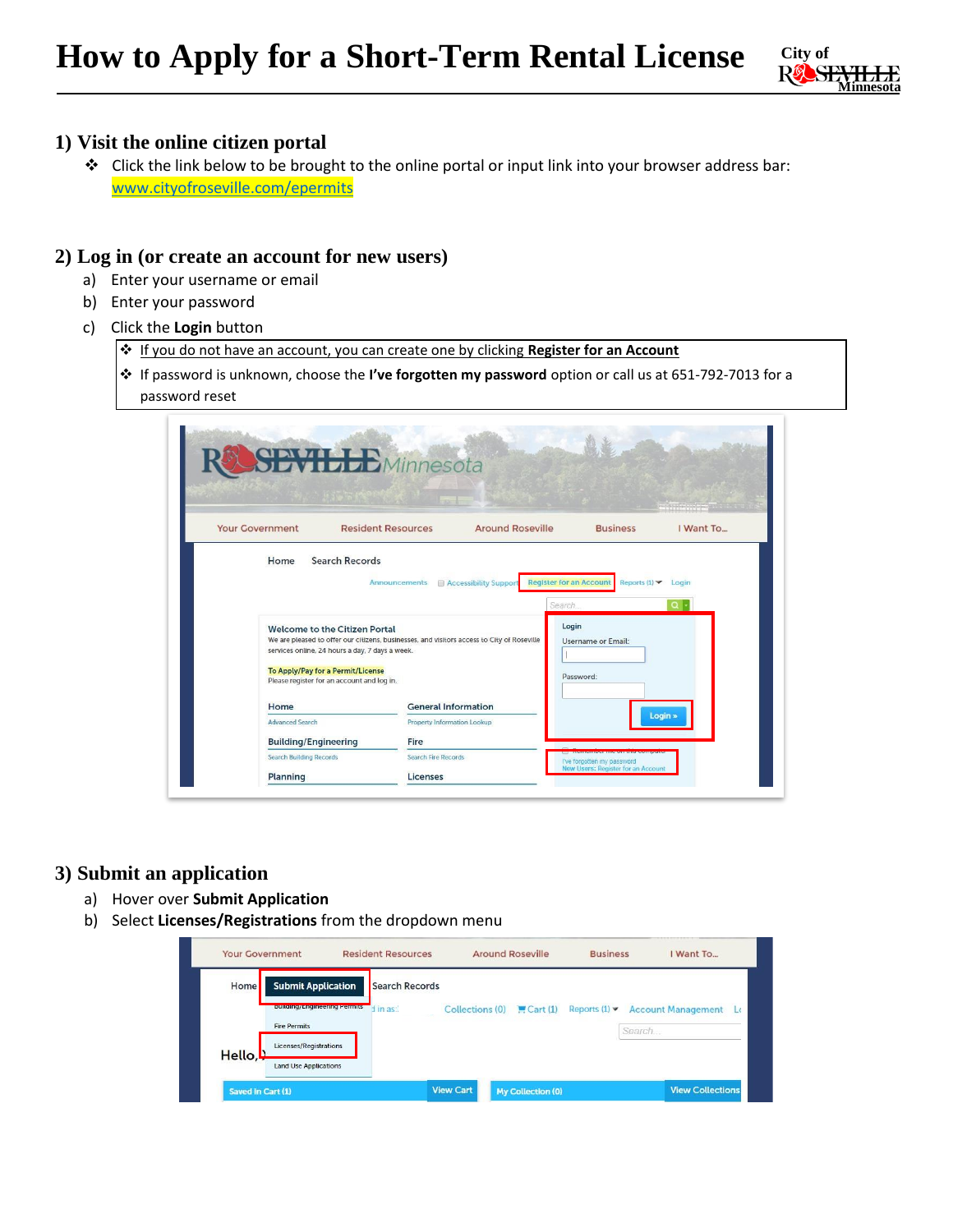## **4) Read and accept the terms and conditions regarding use of online portal**

- a) Check the **I have read and accepted the above terms** box
- b) Click the **Continue Application** button

| Welcome to our Online Licensing System. Using this system you can submit<br>information, pay fees, and track the status of your application all from the convenience<br>of your home or office, 24 hours a day.                                                                                                                                                                                                                                                                                                               |  |
|-------------------------------------------------------------------------------------------------------------------------------------------------------------------------------------------------------------------------------------------------------------------------------------------------------------------------------------------------------------------------------------------------------------------------------------------------------------------------------------------------------------------------------|--|
| Please "Allow Pop-ups from This Site" before proceeding. You must accept the<br>General Disclaimer below before beginning your application.                                                                                                                                                                                                                                                                                                                                                                                   |  |
| <b>General Disclaimer</b><br>While the City of Roseville attempts to keep its Web information accurate and<br>timely, the City neither warrants nor makes representations as to the functionality<br>or condition of this Web site, its suitability for use, freedom from interruptions or<br>from computer virus, or non-infringement of proprietary rights. Web materials have<br>been compiled from a variety of sources and are subject to change without notice<br>from the City as a result of updates and corrections. |  |
| have read and accepted the above terms                                                                                                                                                                                                                                                                                                                                                                                                                                                                                        |  |

#### **5) Select Short-Term Rental License Application**

- a) Scroll downwards and click **Rental Housing** to expand
- b) Select the **Short-Term Rental License Application** option
- c) Click the **Continue Application** button

| Tree Contractors: Complete a City Contractor License application. During the process a license type is<br>required--choose "Tree Contractor".<br><b>Rental License Application:</b> For owners of properties with 5 or more units. Learn more about the Renta<br>License program.<br><b>Rental Registration Application:</b> For owners of properties with 1-4 units. Learn more about the Rental<br>Registration program.<br><b>Search</b><br><b>City Contractor</b><br>▼ Rental Housing | First select the category of license you are applying for, then choose one of the listed available license application types. For assistance |
|-------------------------------------------------------------------------------------------------------------------------------------------------------------------------------------------------------------------------------------------------------------------------------------------------------------------------------------------------------------------------------------------------------------------------------------------------------------------------------------------|----------------------------------------------------------------------------------------------------------------------------------------------|
|                                                                                                                                                                                                                                                                                                                                                                                                                                                                                           |                                                                                                                                              |
|                                                                                                                                                                                                                                                                                                                                                                                                                                                                                           |                                                                                                                                              |
|                                                                                                                                                                                                                                                                                                                                                                                                                                                                                           |                                                                                                                                              |
|                                                                                                                                                                                                                                                                                                                                                                                                                                                                                           |                                                                                                                                              |
|                                                                                                                                                                                                                                                                                                                                                                                                                                                                                           |                                                                                                                                              |
| O Rental License Application<br>O Rental Registration Application                                                                                                                                                                                                                                                                                                                                                                                                                         |                                                                                                                                              |
| Short-Term Rental License Application                                                                                                                                                                                                                                                                                                                                                                                                                                                     |                                                                                                                                              |

# *Step 1: Short-Term Rental*

#### **6) Address**

a) Enter ONLY the street **number** (for best results) and/or only the street **number** and street **name**

- ❖ Entering in only a portion of the Street Name would also suffice
	- (i.e. "County" for "County Road B", "Lar" for Larpenteur," etc)
- b) Click the **Search** button

|                          |   | Unit No.: |   |        |  |  |
|--------------------------|---|-----------|---|--------|--|--|
| Unit Type:<br>--Select-- | v |           |   |        |  |  |
|                          |   |           |   |        |  |  |
| City:                    |   | State:    |   | * ZIP: |  |  |
|                          |   | MN        | ٠ |        |  |  |

❖ Parcel and owner information should fill automatically **OR** an Address Search Result List box will pop up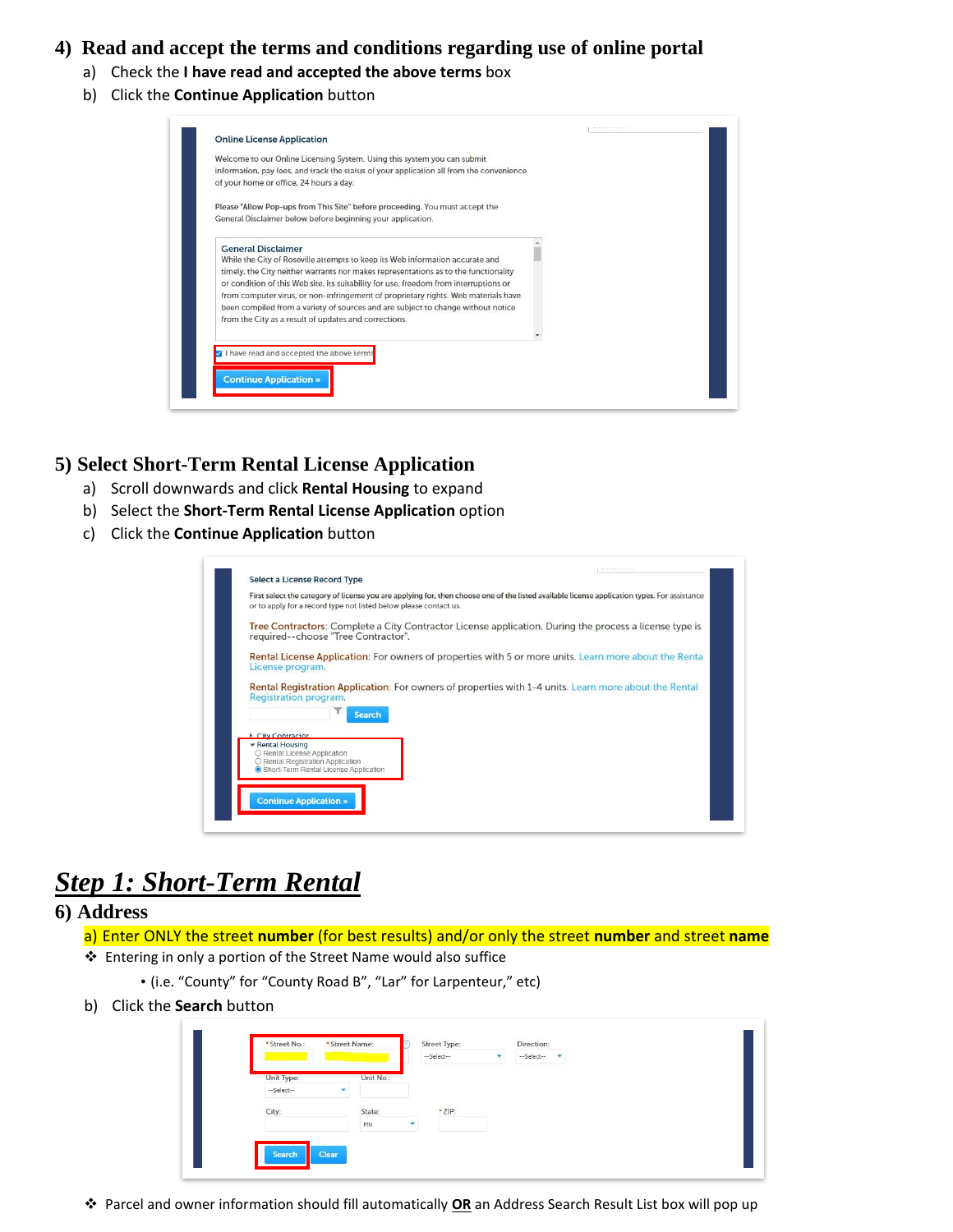- c) Select the proper address by clicking the circle to the left
- d) Scroll down and click the **Select** button

|                                               |                            |                  | $\mathsf{N}$        |       |  |
|-----------------------------------------------|----------------------------|------------------|---------------------|-------|--|
| 560 Mackubin St N<br>0                        |                            | Roseville        | M<br>N              | 55113 |  |
| 560 Matilda St N<br>⊜                         |                            | Roseville        | M<br>N              | 55113 |  |
| <b>560 Patton Rd N</b><br>Ō                   |                            | <b>Roseville</b> | M<br>N              | 55113 |  |
| 560 Western Ave N<br>⊙                        |                            | Roseville        | M<br>N              | 55113 |  |
| <b>Associated Parcels</b><br>Showing 1-1 of 1 |                            |                  |                     |       |  |
| <b>Parcel Number</b>                          | Subdivision                |                  | Lot<br><b>Block</b> |       |  |
| 032923440031                                  | SECTION 3 TOWN 29 RANGE 23 |                  |                     |       |  |
| <b>Associated Owners</b>                      |                            |                  |                     |       |  |
| Showing 1-1 of 1                              |                            |                  |                     |       |  |
| Name                                          |                            | Address          |                     |       |  |

❖ Parcel and owner information should fill automatically

❖ Owner information can be manually changed if it is not up to date

#### **7) Property Owner**

- a) Select the **Select from Account** button
- b) Your contact information should be automatically added

|                                                                                                                                                                                                                                                                                                                                    | <b>Property Owner</b>                                                                                                                                                                           |
|------------------------------------------------------------------------------------------------------------------------------------------------------------------------------------------------------------------------------------------------------------------------------------------------------------------------------------|-------------------------------------------------------------------------------------------------------------------------------------------------------------------------------------------------|
| <b>Property Owner</b><br>If you are applying for this license, use 'Select from Account' option to copy your Contact information from your registration. Be sure to select your Contact<br>information to copy and not any linked contractor licenses you might have. Otherwise fill in the information for the license applicant. | If you are applying for this license, use 'Select from Account'<br>information to copy and not any linked contractor licenses yo<br>Note that you can update your contact information (phone nu |
| Note that you can update your contact information (phone number, address) using the Account Management link at the top of the page.                                                                                                                                                                                                | Contact added successfully.                                                                                                                                                                     |
|                                                                                                                                                                                                                                                                                                                                    | <b>Contact Name Here</b>                                                                                                                                                                        |
| <b>Select from Account</b>                                                                                                                                                                                                                                                                                                         | Home phone:<br>Mobile Phone:<br>Work Phone:<br><b>Edit Remove</b>                                                                                                                               |

#### **8) Agent**

❖ ❖This section is only to be filled in if another party manages the rental unit. If you own AND manage the unit yourself, LEAVE THIS BLANK

### **9) Custom Fields**

a) Select type of unit from the dropdown menu

| <b>UNIT DETAILS</b> |            |  |
|---------------------|------------|--|
| * Type:             | --Select-- |  |
| *Bedrooms:          |            |  |

c) Click the **Continue Application** button